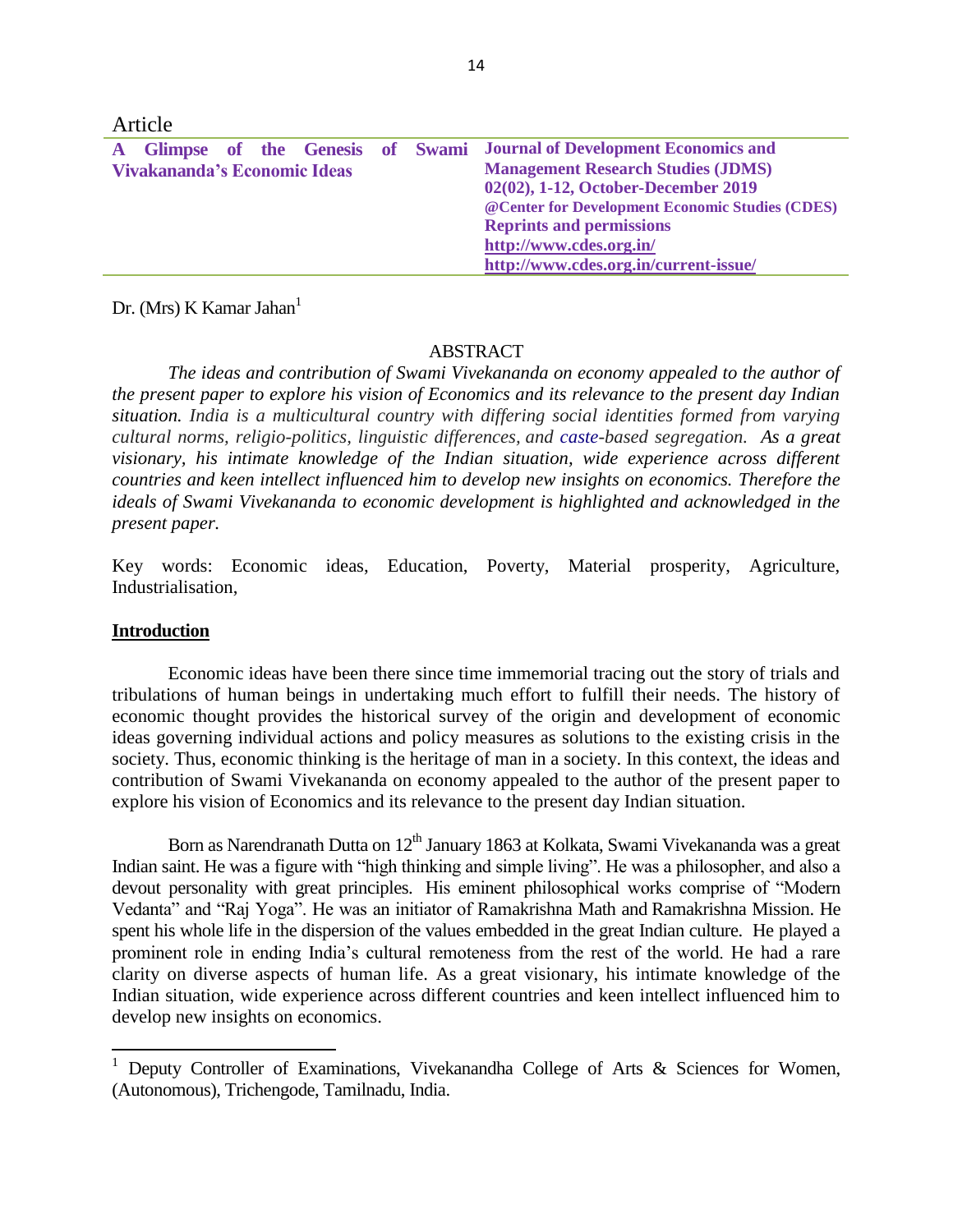### **Challenges of Indian economy**

India is one of the few countries in the world where the potential trend in growth rate is still quite high. The 72 years of Independence have seen many changes in the social-economic and political landscape of India. Despite rapid economic growth during Post-Independence period, unemployment in India is still an issue in both rural and urban areas**<sup>1</sup>** . India's gross domestic product (GDP) growth is seen dipping to a seven-year low of one (1.1) per cent in the current fiscal 2019-20 (FY20), mainly due to slower demand growth, weak investment, credit issues, currency fluctuations, and rising inflation, as per the data released by the International Monetary Fund (IMF)<sup>2</sup>.

The Indian economy still faces various other problems and challenges, such as corruption, lack of infrastructure, poverty in rural areas etc. Since the early 1950s, the Indian government has initiated various schemes to help the poor but such initiatives, however, did little to eliminate or reduce poverty in the country between  $1950$  and  $1980<sup>3</sup>$ . With rural distress deepening across India and private consumption growing anemically, calls for ramping up a many programmes are growing louder as critics have labeled them as wasteful and ineffective efforts. For example, MGNREGS can of course provide income security to its beneficiaries, but its overall impact on the rural economy is limited. Regarding its wage impact, for instance, one 2015 study estimated that the rural wages have been nearly doubled above MGNREGS wages over the last decade. Therefore, the MGNREGS wages are not only significantly below rural wages, but are also below the minimum wage in 23 states.**<sup>4</sup>**

Furthermore, there are several other major social issues that impair the reputation of the country globally. India is a multicultural country with differing social identities formed from varying cultural norms, religio-politics, linguistic differences, and [caste-](https://en.wikipedia.org/wiki/Caste_system_in_India)based segregation. People belonging to discriminated caste groups, especially. [Dalits,](https://en.wikipedia.org/wiki/Dalit) continue to face social isolation, economic distress, and various other forms of backwardness socially inflicted on them. From the increasing poverty, to the corruption at an all-time high, the increasing violence against women across the nation, the incidents of terrorism that rock some or the other city, and the rising prices of basic items, are some of the scariest facts of this fast-growing economy.

Swamiji, a leading figure and a great and selfless leader was very keen on wholesome development of all categories of the population living in the country. His priority was the removal of poverty at the first instance followed by uplifting the weaker sections particularly women and downtrodden in the society. He stressed the holistic development of the individual and the nation as well. He underlined that education and basic facilities be provided to all people in the country. He wanted all sections of the country to progress indicating his care for equality in the distribution of income opportunities. He strongly recommended the adoption of developed methods of agriculture, village industries, adoption of science and technology and material prosperity with spirituality which seems to match the need of the society even today.

## **Importance of the Study**

Vivekananda's ideals are the tools that can be used to remove all darkness. His views on understanding of religion, principle of morality and ethics, concept of East-West, contribution to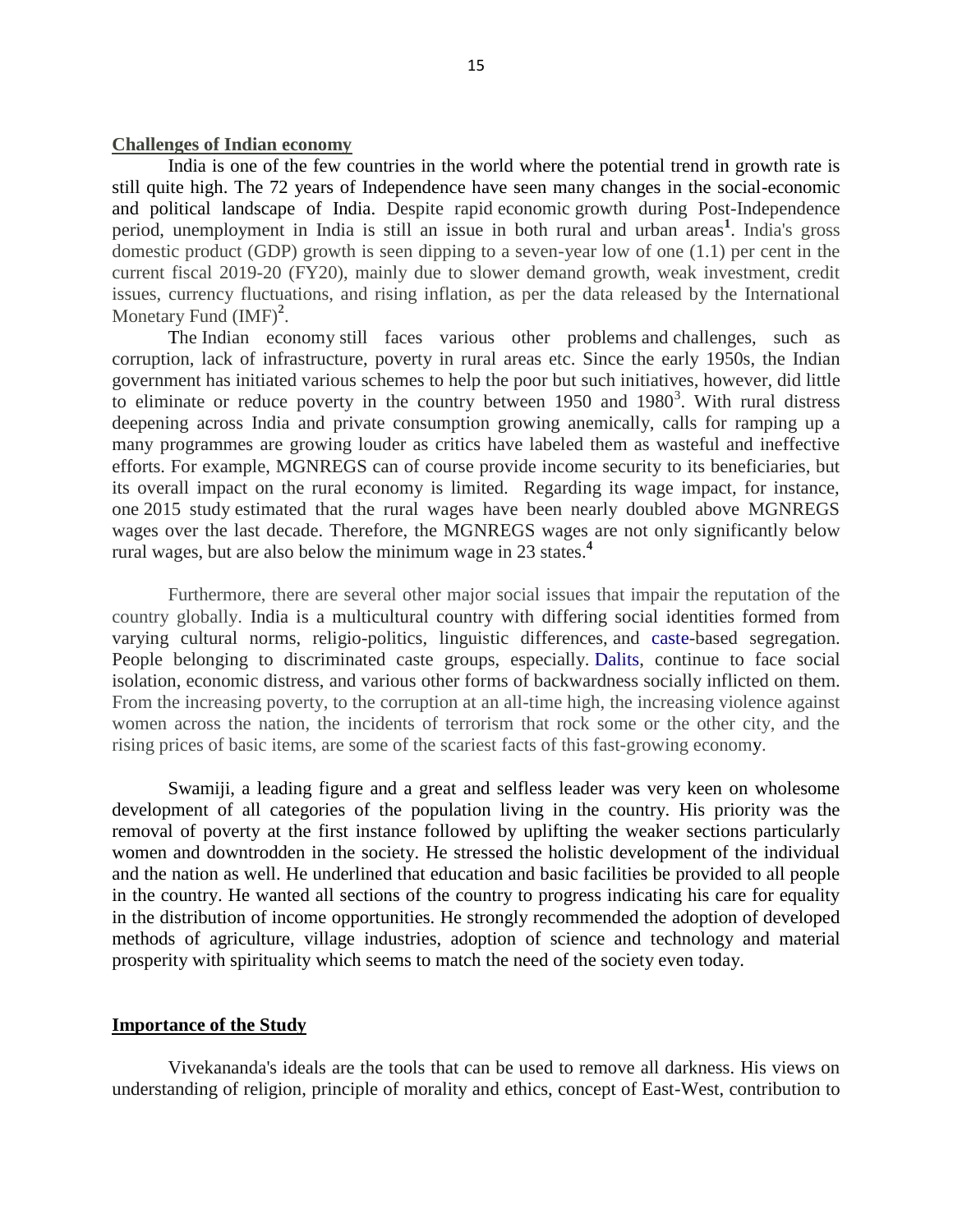Hinduism are still relevant in enlightening the present community. His most unique contribution to the creation of new India was to awaken the sleeping minds of Indians to their duty to the society in general and service to the downtrodden masses in particular. The motto "for one's own salvation and for the welfare of the world" and the ideal of service to man as service to God were outlined by Swami Vivekananda. At present, unselfish men with sharp intellect and marvelous technical knowledge are the need of the hour to achieve economic prosperity of the country as a whole. Following the pathways of Swami Vivekananda to achieve material prosperity with spirituality would gain the wholesome development of the country which is often referred to inclusive growth by our economists in the recent periods. Therefore the ideals of Swami Vivekananda to economic development is highlighted and acknowledged in the present paper.

Swamiji was an inspiration for the Youth of India. Through his teachings he wanted to fill the young brains with the powers of self-realization, character formation, to recognize inner strengths, service to others, an optimistic outlook, tireless efforts and a lot more. Swami Vivekananda's guidance helped to generate new consciousness and enthusiasm amongst the youth. Swamiji's Jayanti i.e. birth anniversary is celebrated as the 'International Youth Day'

He extensively toured all over India, and it was in this context that Vivekananda grasped the crux of the problem of poverty in India. He was very upset when he saw the overwhelming poverty and backwardness of the masses in the country. He boldly pointed out that the real cause of India's downfall was the neglect of the masses in the nation. He further recommended that immediate actions be taken by the leaders of the nation to fulfill the food and other basic necessities of life to the hungry millions. He further made suggestion that in order to achieve the self sufficiency in food production the people should be taught improved methods of agriculture, village industries, etc.

Due to persistent oppression the downtrodden and weaker section of the society had lost faith in their capacity to improve their lot. So first infuse self confidence in them through lifesupporting mantras and inspiring messages. Swamiji found this message in the principle of the Atman, the doctrine of the potential divinity of the soul, taught in Vedanta, the ancient system of religious philosophy of India. He saw that, in spite of poverty, the masses clung to religion, but they had never been taught the life-supporting, dignifying principles of Vedanta and its application in practical life. Thus the masses needed two kinds of knowledge: secular knowledge to improve their economic condition and spiritual knowledge to infuse in them faith in themselves and strengthen their moral sense. He decided to spread these two kinds of knowledge among the masses through education.**<sup>5</sup>**

### **Education**

Swami Vivekananda believed that education may lead to character formation. He emphasized that the Education should be such that it create 'human' and character in one. He also added that the education not only create 'human' with good character but also inculcate good thoughts. If you have good thoughts and try to inculcate them in you, your education is said to the best. But unfortunately today's reality is education has completely failed in creating 'human' rather has created terrible defects in the innocent kids making the good things become ineffective and inappropriate. He further noted that the education not creating 'human' is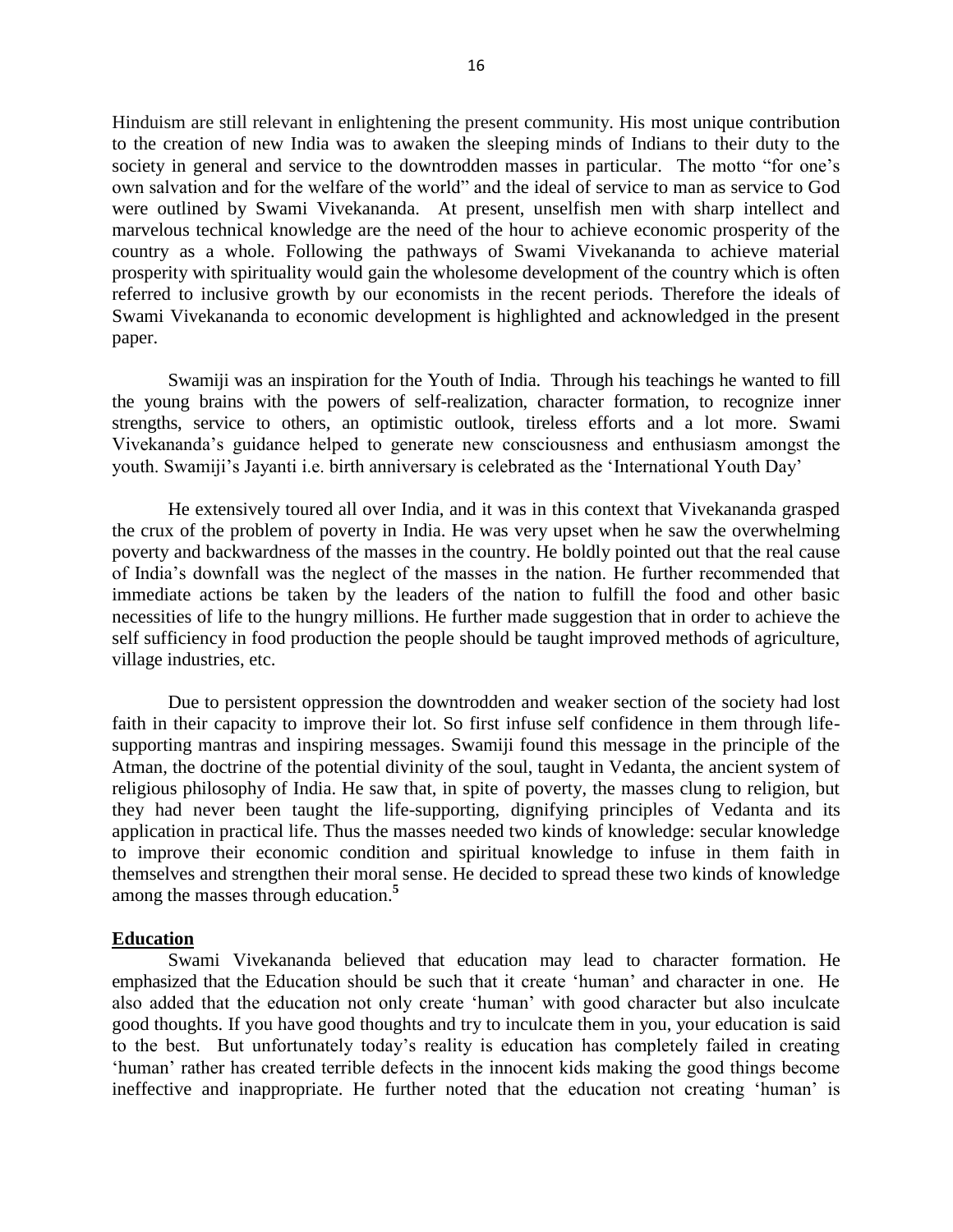completely a negative education. Such negative education or education that teaches only to condemn our culture is worse than death. He held the view that the children want that education by which character is formed, strength of mind is increased, the intellect is expanded and selfreliance is ensured. Along with spiritual progress, materialistic and worldly progress in an individual was equally important in practice.

Education is the manifestation of the perfection already in man.

- We want that education by which character is formed, strength of mind is increased, the intellect is Education is the manifestation of the perfection already in man.
- We want that education by which character is formed, strength of mind is increased, the intellect is.

## **Views on Religion**

Swamiji did not criticise any religion. He did not degrade any religion. He only wiped the dirt that had accumulated on the Hindu Dharma owing to its ill-treatment and affronts at the hands of its invaders. According to him, any social movement, even politics must be done without hampering religion. In fact the best social movements can only come along with religion. He suggested gradually shaping India strong in these fields, in religion, actualising the great spiritual precepts in life, and then India would rise not only in philosophy but the power of the spirit would manifest itself even in socio-economic spheres.

## **Views on Poverty**

Swami Vivekananda acquired a thorough knowledge of the Indian economic situation and issues in existence as he travelled extensively covering different parts of the country. His experiences and interactions with people at different levels in the foreign countries provided him an opportunity to understand and compare the economic and social systems of our country with that of other countries of the world. Swamiji recognized the fact that under British rule, India's wealth and the best resources of the country were largely exported by the foreigners. The unrestricted exports of merchandise and economic exploitation by the British were the causes of India's poverty.

Swamiji's ideas of poverty are closely interlinked with his views on religion and philosophy. To him India was a vibrant and complex whole, and therefore improving its economic conditions is a very crucial operational effort. Swamiji insisted on removing poverty is a social as well as a religious exercise. He says one should provide help to the poor and the needy with all humility. Removing the poverty of the masses in the country is indeed a great task with a little weight of spiritual dimension. Even he observed that the poor in India had been carrying silently its spiritual legacy. However, in one of his Chicago lectures, Swamiji declared that bread and not religion was the crying need of India.

## **Industrialization**

Swami Vivekananda was pragmatic enough to understand that industrialisation was necessary for removing poverty. Swami Ashokananda cited from the writings of Swami Vivekananda that while indigenous industries and Indian cultural heritage were important, industrialisation was also necessary for the country to progress. Swamiji found that the smallscale industrial activities paralleled with the modern system being apparent in the country. He also found labor legislations to ameliorate the conditions of workers were meager. He held the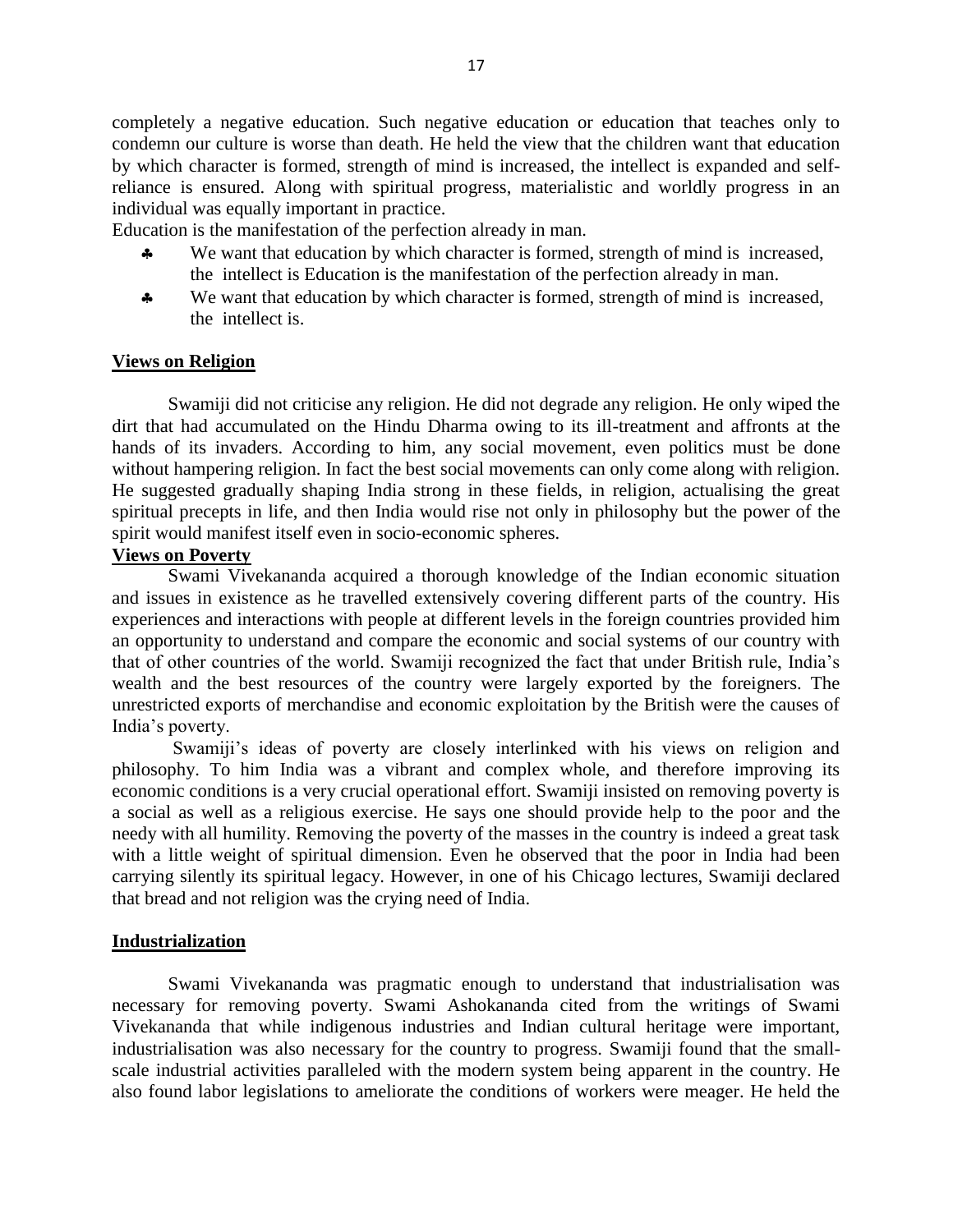opinion that the West pattern can be followed in the industrial reorganization. In other words, Swamiji was in favor of introducing the Western industrial methods in India.<sup>13</sup> In his words, "You must learn the power of organization of the Europeans. The Hindus have to learn a little bit of materialism from the West and teach them a little bit of spirituality. We have, perhaps, to gain a little in material knowledge, in the power of organization, in the ability to handle powers, organizing powers, in bringing the best results out of the smallest of causes. This perhaps to a certain extent we may learn from the West… Yet, perhaps, some sort of materialism, toned down to our own requirements, would be a blessing to many of our brothers who are not yet ripe for the highest truths."

### **Agriculture**

As a true visionary, Swami Vivekananda emphasized the vital role of agriculture in the economic development of the country. He found that Indians are half heartedly recognized themselves their unique characteristic of being an agrarian economy.<sup>6</sup> He insisted that people dependent on agriculture as their main occupation and for whom the main source of income is agriculture should adopt modern scientific practices to improve agricultural production. In this context, his emphasis on agriculture remains agreeable even today, as about 50 per cent of the population still depends on agriculture and rural-based activities. Unfortunately the neglect of agriculture in the last few decades has resulted in increase of farmer suicides and the youth focused on higher studies in large scale are leaving farming activities. This further has led the agrarian economy as a whole under threat. Though India has inherent strengths in agriculture unlike other countries the future of the country has become questionable with respect to food production and food supply.

### **Father of Modern Materialism**

Swami Vivekananda argued that India with a long history of prosperity and superior achievements became poor due to European domination. The agricultural, industrial and business sectors were destroyed. Education was denied to the larger sections of the society. The value based systems that governed the society and economy since the ancient times suffered severe damages. Besides these negativities the fact which made Samiji to worry about was when he saw the western countries getting rich with the help of Indian resources. The people of foreign countries import Indian raw goods, manufacture various commodities and become spectacular in the global map. He wanted to blend economic development with spiritual pursuits.**<sup>7</sup>** Swamiji's thoughts for the Indian economy encompasses different areas that are crucial to the functioning of the economic system. He was the only spiritual monk who emphasized the need for material progress of the society. Hence he was called as 'father of modern materialism.'**<sup>8</sup>** .

#### **Conclusion**

Swami Vivekananda was a great Indian saint. He was a figure with "high thinking and simple living". As a great visionary, his intimate knowledge of the Indian situation, wide experience across different countries and keen intellect influenced him to develop new insights on economics. Swamiji, a leading figure and a great and selfless leader, was very keen on